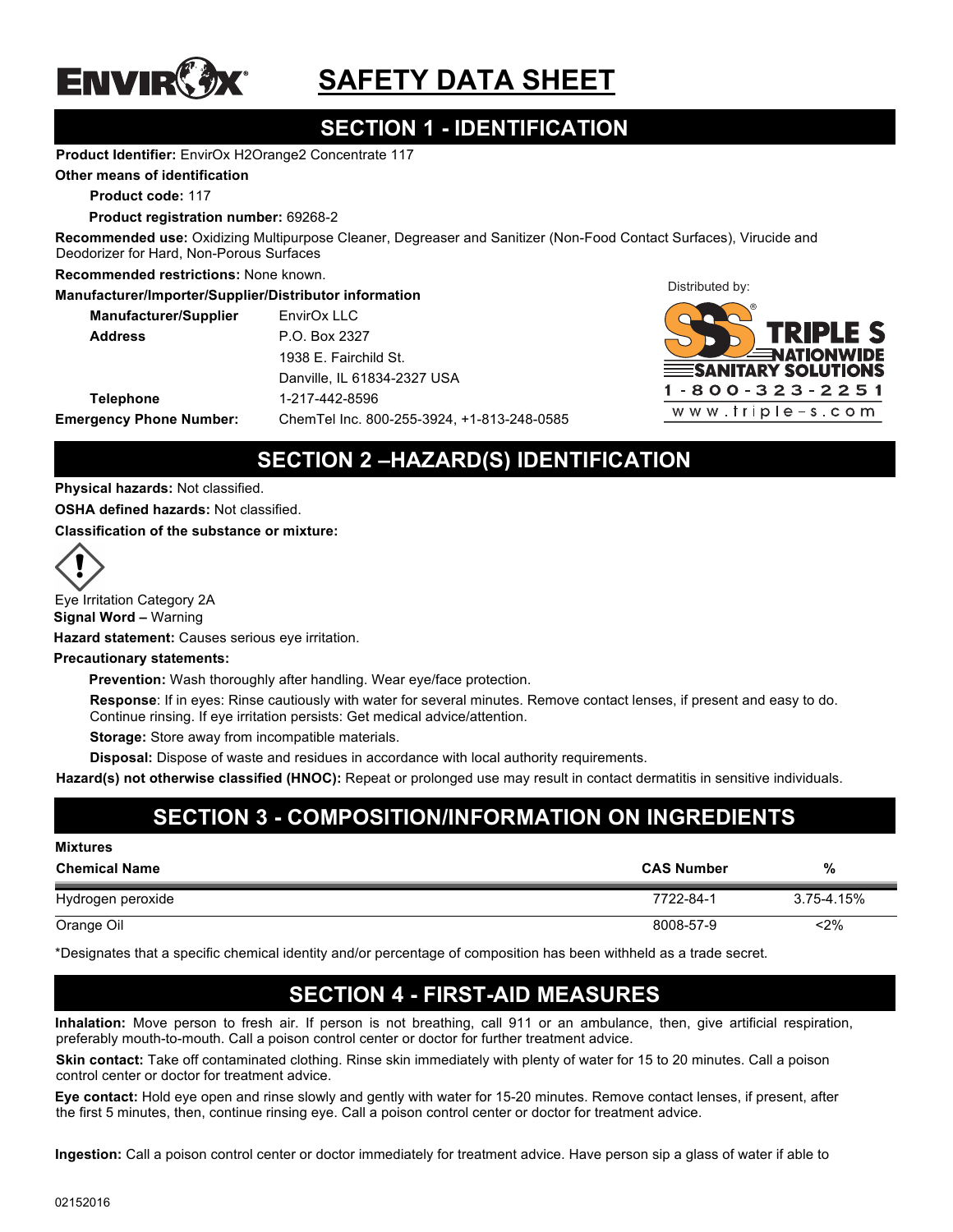swallow. Do not induce vomiting unless told to do so by a poison control center or doctor. Do not give anything by mouth to an unconscious person.

**Most important symptoms/effects, acute and delayed:** Severe eye irritation. Symptoms may include stinging, tearing, redness, swelling, and blurred vision.

**Indication of immediate medical attention and special treatment needed:** Probable mucosal damage may contraindicate the use of gastric lavage.

**General information:** Ensure that medical personnel are aware of the material(s) involved, and take precautions to protect themselves.

# **SECTION 5 - FIRE-FIGHTING MEASURES**

**Suitable extinguishing media:** Water fog. Foam. Dry chemical powder. Carbon dioxide (CO2).

**Unsuitable extinguishing media:** Do not use water jet as an extinguisher, as this will spread the fire.

**Specific hazards arising from the chemical:** During fire, gases hazardous to health may be formed.

**Special protective equipment and precautions for firefighters:** Self-contained breathing apparatus and full protective clothing must be worn in case of fire.

**Fire fighting equipment/instructions:** Move containers from fire area if you can do so without risk.

**Specific methods:** Use standard firefighting procedures and consider the hazards of other involved materials**.**

**General fire hazards:** No unusual fire or explosion hazards noted.

### **SECTION 6 - ACCIDENTAL RELEASE MEASURES:**

**Personal precautions, protective equipment and emergency procedures:** Keep unnecessary personnel away. Keep people away from and upwind of spill/leak. Wear appropriate protective equipment and clothing during clean-up. Do not touch damaged containers or spilled material unless wearing appropriate protective clothing. Ensure adequate ventilation. Local authorities should be advised if significant spillages cannot be contained. For personal protection, see section 8 of the SDS.

**Methods and materials for containment and cleaning up:** To clean up spill, flood area with large quantities of water. Product or rinsates that cannot be used should be diluted with water before disposal in a sanitary sewer**.**

**Environmental precautions:** Avoid discharge into drains, water courses or onto the ground.

# **SECTION 7 - HANDLING AND STORAGE**

**Precautions for safe handling:** Avoid contact with eyes. Avoid prolonged exposure. Provide adequate ventilation. Wear appropriate personal protective equipment. Observe good industrial hygiene practices. Use care in handling/storage.

**Conditions for safe storage, including any incompatibilities:** Store this product in a cool dry area, away from direct sunlight and heat to avoid deterioration. Avoid freezing conditions. Avoid high temperatures. Do not exceed storage temperatures of 95°F. Best storage temperatures are between 35°F and 85°F. Overheating in storage may result in increased degradation of product, which will decrease product effectiveness. Keep concentrate away from incompatible materials. Refillable container: Refill this container with pesticide only. Do not reuse this container for any other purpose.

### **SECTION 8 - EXPOSURE CONTROLS/PERSONAL PROTECTION**

### **Occupational exposure limits**

**US. OSHA Table Z-1 Limits for Air Contaminants (29 CFR 1910.1000)**

| <b>Components</b>                           | <b>Type</b> | Value                |
|---------------------------------------------|-------------|----------------------|
| Hydrogen peroxide (CAS 7722-84-1)           | PEL         | 1.4 mg/m $3$         |
|                                             |             | 1 ppm                |
| US. ACGIH Threshold Limit Values            |             |                      |
| <b>Components</b>                           | <b>Type</b> | <b>Value</b>         |
| Hydrogen peroxide (CAS 7722-84-1)           | <b>TWA</b>  | 1 ppm                |
| US. NIOSH: Pocket Guide to Chemical Hazards |             |                      |
| <b>Components</b>                           | <b>Type</b> | Value                |
| Hydrogen peroxide (CAS 7722-84-1)           | <b>TWA</b>  | $1.4 \text{ mg/m}$ 3 |
|                                             |             | 1 ppm                |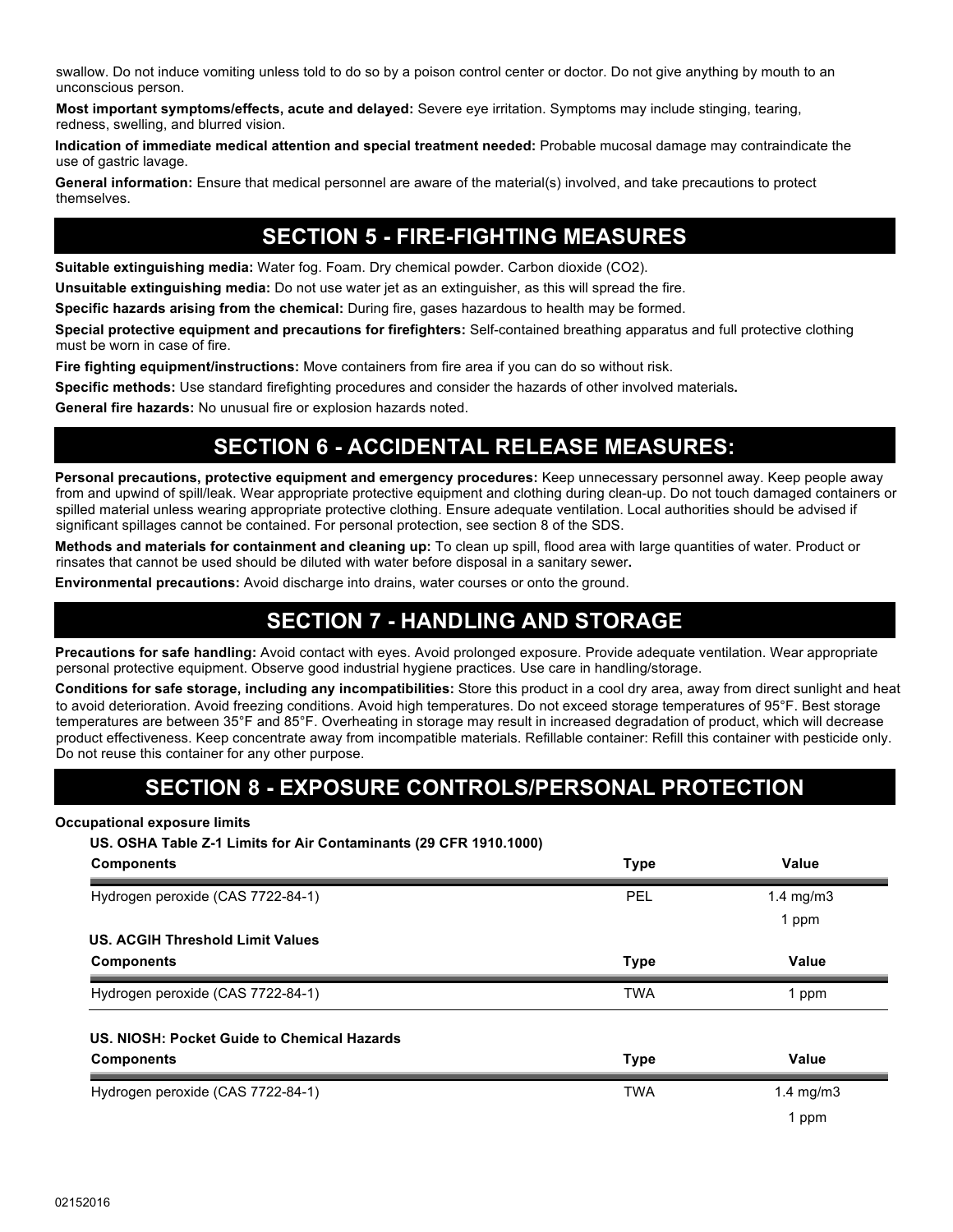**Biological limit values:** No biological exposure limits noted for the ingredient(s).

**Appropriate engineering controls:** No further information available.

### **Individual protection measures, such as personal protective equipment**

**Eye/face protection:** Safety glasses.

**Skin protection**

**Hand protection:** Rubber gloves, Butyl rubber, Nitrile rubber, or Neoprene gloves.

**Other: Protective work clothing.** 

**Respiratory protection:** Not required under normal conditions of handling. Use suitable respiratory protective device when aerosol or mist is formed.

**Thermal hazards:** Wear appropriate thermal protective clothing, when necessary.

**General hygiene considerations:** Always observe good personal hygiene measures, such as washing after handling the material and before eating, drinking, and/or smoking. Routinely wash work clothing and protective equipment to remove contaminants.

# **SECTION 9 - PHYSICAL AND CHEMICAL PROPERTIES**

| Appearance:                      | <b>Physical State:</b> | Flammability limit - upper (%) | Not available. |
|----------------------------------|------------------------|--------------------------------|----------------|
|                                  | Liguid                 | Explosive limit - lower (%)    | Not available. |
|                                  | Form: Liquid           | Explosive limit - upper (%)    | Not available. |
|                                  | Color: Clear           | Vapor pressure:                | Not available. |
| Odor:                            | Citrus                 | Vapor density:                 | Not available. |
| Odor threshold:                  | Not determined         | <b>Relative Density:</b>       | Not available. |
| рH                               | 4.4 $(20^{\circ}C)$    | Solubility:                    | Fully miscible |
| Melting point/Melting range:     | Undetermined           | Partition coefficient          | Not available. |
| Boiling point/Boiling range:     | 212 °F / 100 °C        | (noctanol/water):              |                |
| Flash point:                     | Not applicable         | Auto-ignition temperature:     | Not available. |
| Evaporation rate:                | Not available.         | Decomposition temperature:     | Not available. |
| Flammability (solid, gaseous):   | Not applicable         | Viscosity:                     | Not available. |
| Flammability limit $-$ lower (%) | Not available.         |                                |                |

# **SECTION 10 - STABILITY AND REACTIVITY**

**Reactivity:** The product is stable and non-reactive under normal conditions of use, storage and transport.

**Chemical stability:** Material is stable under normal conditions.

**Possibility of hazardous reactions:** No dangerous reaction known under conditions of normal use.

**Conditions to avoid:** Contact with incompatible materials.

**Incompatible materials:** Strong oxidizing agents.

**Hazardous decomposition products:** No hazardous decomposition products are known.

# **SECTION 11 - TOXICOLOGICAL INFORMATION**

### **Information on likely routes of exposure:**

**Inhalation:** Prolonged inhalation may be harmful.

**Skin contact:** No adverse effects due to skin contact are expected.

**Eye Contact:** Causes serious eye irritation.

**Ingestion:** Expected to be a low ingestion hazard.

**Symptoms related to the physical, chemical and toxicological characteristics:** Severe eye irritation. Symptoms may include stinging, tearing, redness, swelling, and blurred vision.

### **Information on toxicological effect: Acute toxicity**

| <b>Components</b>                 | <b>Species</b> | <b>Test Results</b> |  |
|-----------------------------------|----------------|---------------------|--|
| Hydrogen peroxide (CAS 7722-84-1) |                |                     |  |
| Acute                             |                |                     |  |
| Dermal                            |                |                     |  |
| LD50                              | Rabbit         | > 2000 mg/kg        |  |
| Inhalation                        |                |                     |  |
| LC50                              | Rat            | 2 mg/l, 4 Hours     |  |
| Oral                              |                |                     |  |
| LD50                              | Rat            | 376 mg/kg           |  |
|                                   |                |                     |  |

Estimates for product may be based on additional component data not shown.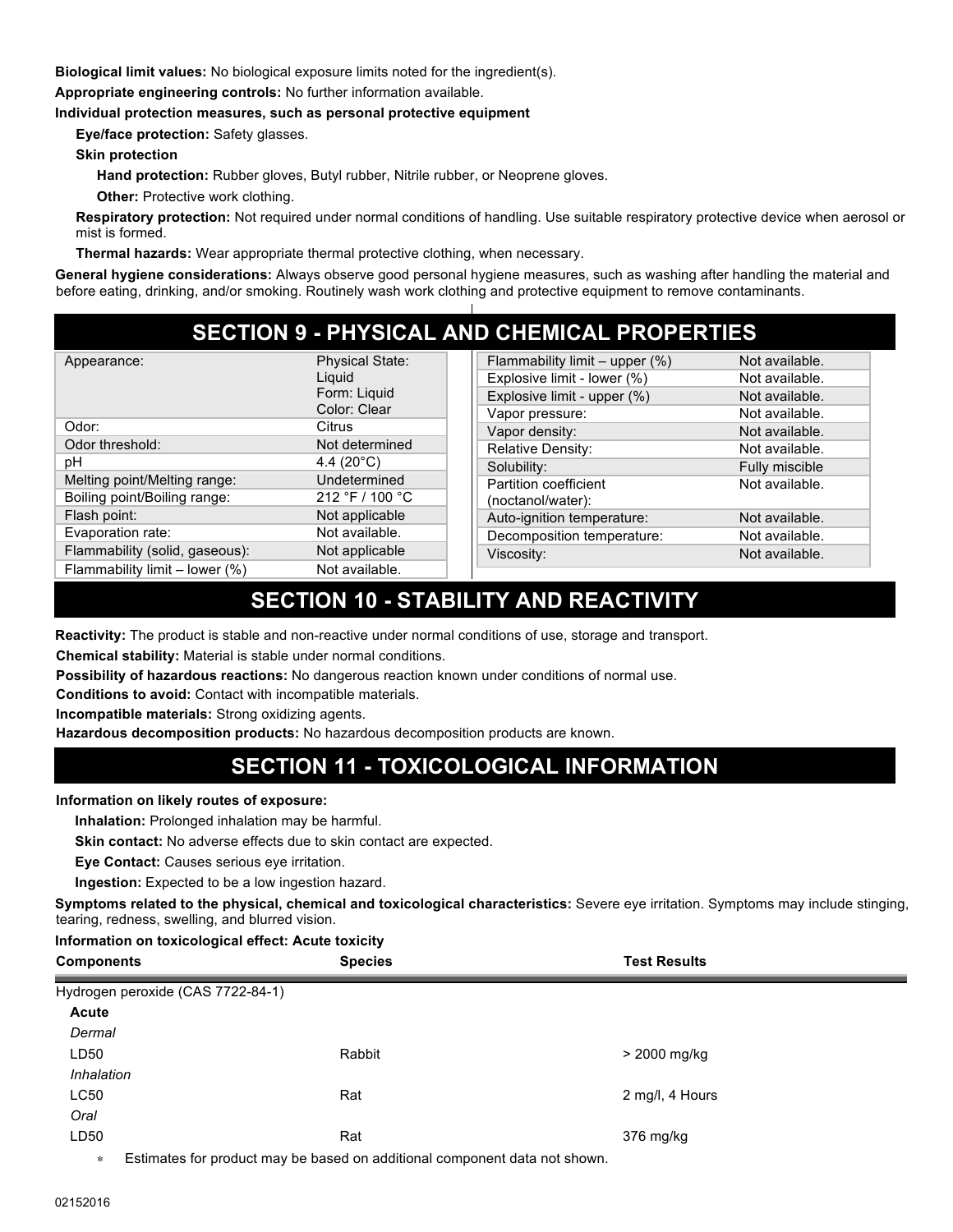**Skin corrosion/irritation** Prolonged skin contact may cause temporary irritation.

**Serious eye damage/eye irritation** Causes serious eye irritation.

### **RESPIRATORY OR SKIN SENSITIZATION**

**Respiratory sensitization** Not a respiratory sensitizer.

**Skin sensitization** This product is not expected to cause skin sensitization.

**Germ cell mutagenicity** No data available to indicate product or any components present at greater than 0.1% are mutagenic or genotoxic.

**Carcinogenicity** This product is not considered to be a carcinogen by IARC, ACGIH, NTP, or OSHA.

### **IARC Monographs. Overall Evaluation of Carcinogenicity**

Hydrogen peroxide (CAS 7722-84-1) 3 Not classifiable as to carcinogenicity to humans.

**OSHA Specifically Regulated Substances (29 CFR 1910.1001-1050)**

Not listed.

**Reproductive toxicity** This product is not expected to cause reproductive or developmental effects.

**Specific target organ toxicity - single exposure** Not classified.

**Specific target organ toxicity - repeated exposure** Not classified.

**Aspiration hazard** Not an aspiration hazard.

**Chronic effects** Prolonged inhalation may be harmful.

### **SECTION 12 - ECOLOGICAL INFORMATION**

**Ecotoxicity** The product is not classified as environmentally hazardous. However, this does not exclude the possibility that large or frequent spills can have a harmful or damaging effect on the environment.

| Components        |                                   | <b>Species</b>                                                        | <b>Test Results</b>                      |  |
|-------------------|-----------------------------------|-----------------------------------------------------------------------|------------------------------------------|--|
| <b>Aquatic</b>    | Hydrogen peroxide (CAS 7722-84-1) |                                                                       |                                          |  |
| Crustacea<br>Fish | <b>LC50</b><br>LC50               | Daphnia<br>Bluegill (Lepomis macrochirus)                             | 24 mg/l, 48 hours<br>26.7 mg/l, 96 Hours |  |
|                   |                                   | Chameleon goby (Tridentiger<br>trigonocephalus)                       | 155 mg/l, 24 Hours                       |  |
|                   |                                   | Jack Mackerel (Trachurus japonicus)<br>Rainbow trout, donaldson trout | 89 mg/l, 24 Hours<br>22 mg/l, 96 Hours   |  |

**Persistence and degradability** No data is available on the degradability of this product.

**Bioaccumulative potential** No data available.

**Mobility in soil** No data available.

**Other adverse effects** No other adverse environmental effects (e.g. ozone depletion, photochemical ozone creation potential, endocrine disruption, global warming potential) are expected from this component.

### **SECTION 13 - DISPOSAL CONSIDERATIONS**

**Disposal instructions** PESTICIDE DISPOSAL: Do not contaminate food or feed by storage, disposal or cleaning of equipment. Wastes resulting from the use of this product may be disposed of on site or at an approved waste disposal facility.

**Local disposal regulations** Dispose in accordance with all applicable regulations.

**Hazardous waste code** The waste code should be assigned in discussion between the user, the producer and the waste disposal company.

**Waste from residues / unused products** Dispose of in accordance with local regulations. Empty containers or liners may retain some product residues. This material and its container must be disposed of in a safe manner (see: Disposal instructions).

**Contaminated packaging** CONTAINER HANDLING: If Empty: Do not reuse container. Place in trash or offer for recycling if available. If Partially Filled: Call your local solid waste for disposal instructions. Never place unused product down any indoor or outdoor drain. Triple rinse container (or equivalent) promptly after emptying. Triple rinse as follows: Empty remaining contents into application equipment or a mix tank and drain for 10 seconds after the flow begins to drip. Fill the container 1/4 full with waterand recap. Shake for 10 seconds. Pour rinsate into application or a mix procedure two more times. Refillable containers - cleaning the container before final disposal is the responsibility of the person disposing of the container. Cleaning before refilling is the responsibility of the refiller. If in plastic bag with original box, discard in trash, sanitary landfill or by incineration, or if allowed by State and Local Authorities, by burning. If burning, stay out of smoke.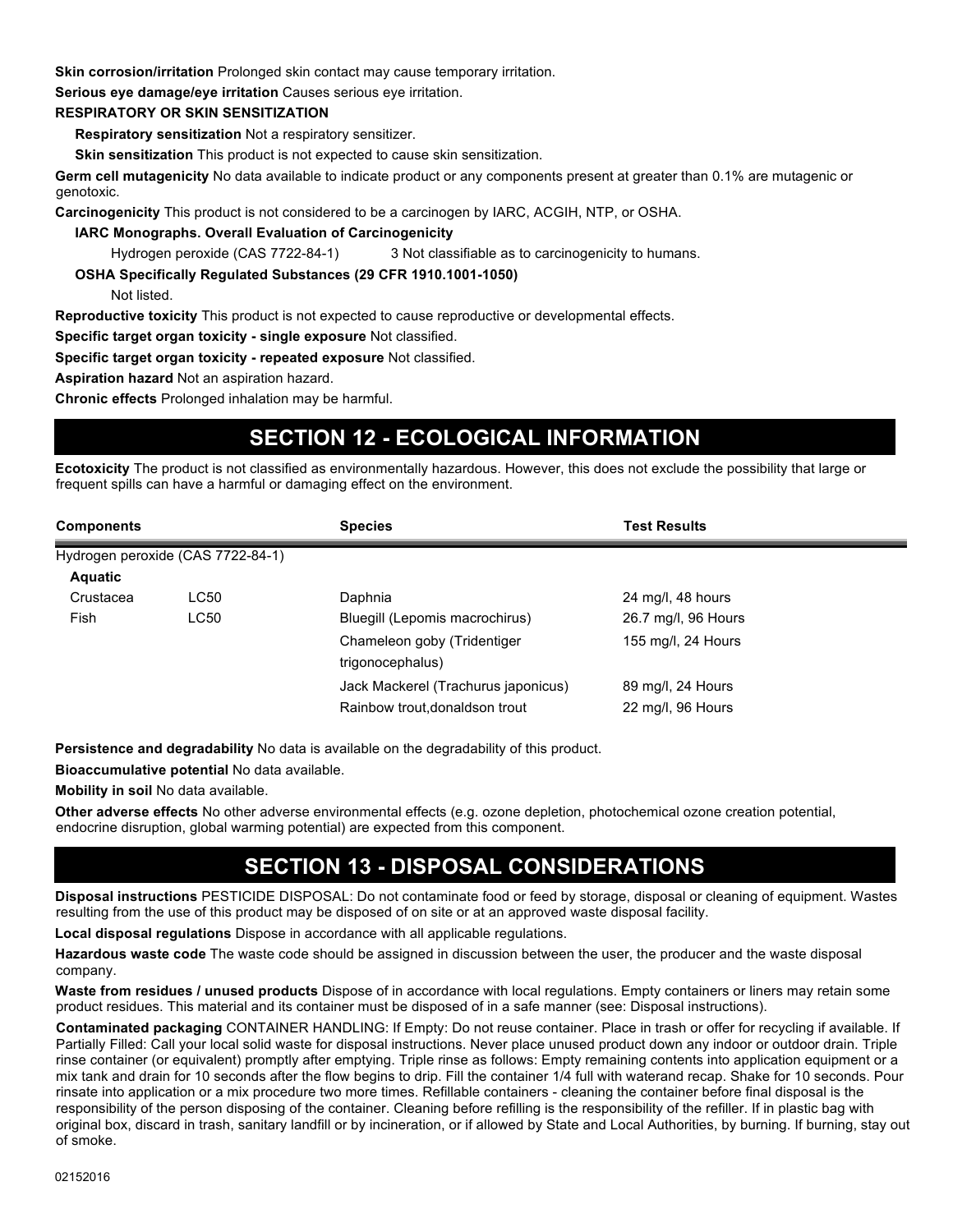### **SECTION 14 - TRANSPORT INFORMATION**

**DOT**

Not regulated as dangerous goods.

#### **IATA**

Not regulated as dangerous goods.

### **IMDG**

Not regulated as dangerous goods.

### **Transport in bulk according to Annex II of MARPOL 73/78 and the IBC Code**

Not Established

### **SECTION 15 - REGULATORY INFORMATION**

**US federal regulations** This product is a "Hazardous Chemical" as defined by the OSHA Hazard Communication Standard, 29 CFR 1910.1200.

**TSCA Section 12(b) Export Notification (40 CFR 707, Subpt. D)**

Not regulated.

**OSHA Specifically Regulated Substances (29 CFR 1910.1001-1050)**

Not listed.

**CERCLA Hazardous Substance List (40 CFR 302.4)**

Not listed.

### **Superfund Amendments and Reauthorization Act of 1986 (SARA)**

| <b>Hazard Categories</b> |
|--------------------------|
|                          |

**Immediate Hazard – Yes** Delayed Hazard – No Fire Hazard – No Pressure Hazard – No Reactivity Hazard - No

#### **SARA 302 Extremely hazardous substance**

| <b>Chemical name</b> | <b>CAS number</b> | Reportable quantity<br>(pounds) | <b>Threshold</b><br>planning quantitys<br>(pounds) | <b>Threshold</b><br>planning quantity,<br>lower value (pounds) upper value (pounds) | <b>Threshold</b><br>planning quantity, |
|----------------------|-------------------|---------------------------------|----------------------------------------------------|-------------------------------------------------------------------------------------|----------------------------------------|
| Hydrogen peroxide    | 7722-84-1         | 1000                            | 1000                                               |                                                                                     |                                        |

### **SARA 311/312 Hazardous chemical** No

**SARA 313 (TRI reporting)** Not regulated.

### **Other federal regulations**

**Clean Air Act (CAA) Section 112 Hazardous Air Pollutants (HAPs) List**

Not regulated.

**Clean Air Act (CAA) Section 112(r) Accidental Release Prevention (40 CFR 68.130)**

Not regulated.

### **Safe Drinking Water Act (SDWA)**

Not regulated.

### **FIFRA Information**

This chemical is a pesticide product registered by the Environmental Protection Agency and is subject to certain labeling requirements under federal pesticide law. These requirements differ from the classification criteria and hazard information required for safety data sheets, and for workplace labels of non-pesticide chemicals. Following is the hazard information as required on the pesticide label.

#### **Signal word** CAUTION

### **Hazard statement**

PRECAUTIONARY STATEMENTS - HAZARDS TO HUMAN AND DOMESTIC ANIMALS

Causes moderate eye damage. Harmful if swallowed, absorbed through the skin, or inhaled. Avoid contact with eyes, skin or clothing. Wash thoroughly with soap and water after handling.

After product is diluted in accordance with directions for use, safety glasses or other eye protection are not required. Product after dilution according to directions, is non-irritating.